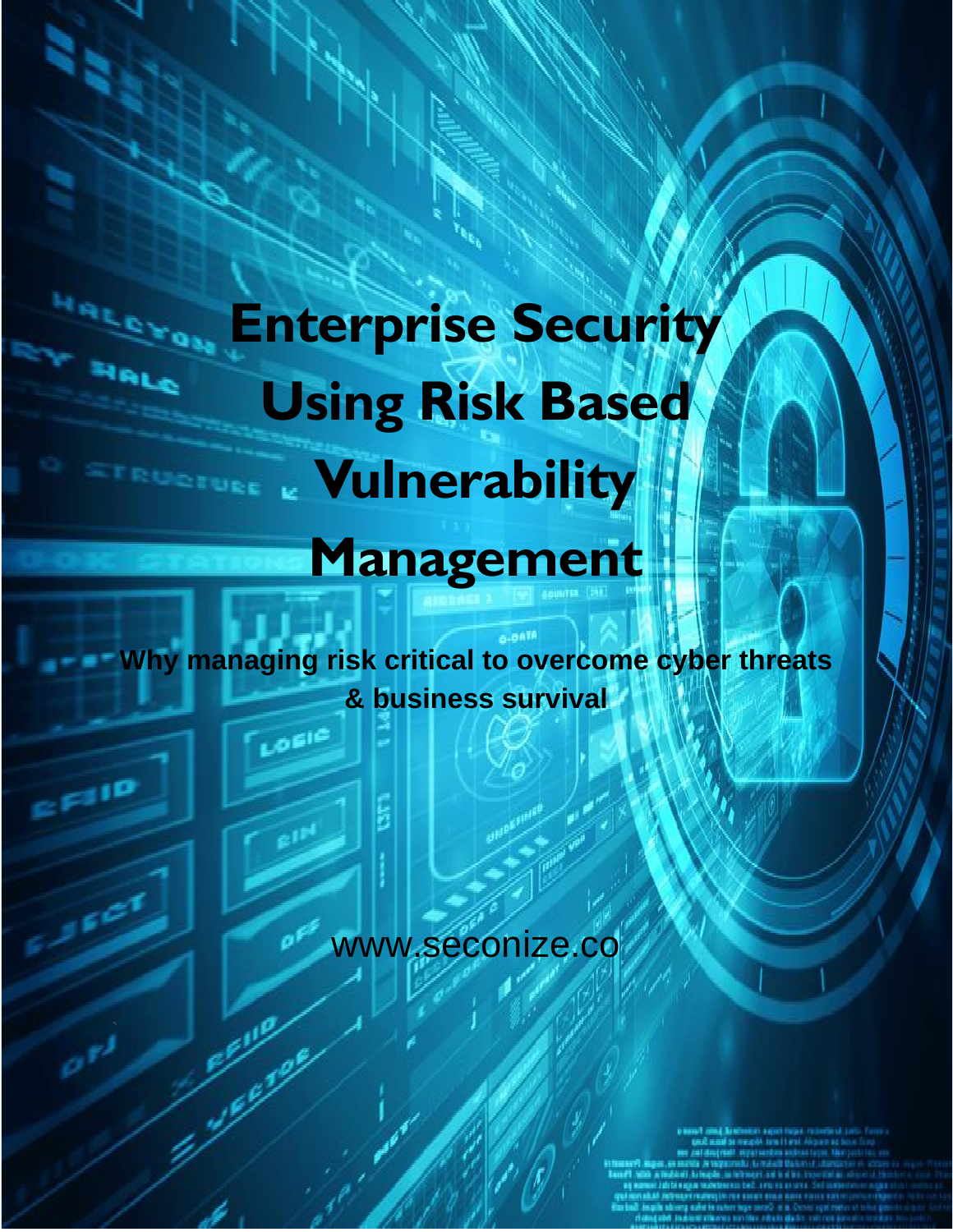

# **TABLE OF CONTENTS**

| The Growing Challenge of Enterprise Security 3 |
|------------------------------------------------|
| Managing risks in organizations 4              |
| What Is Risk Based Management?  6              |
|                                                |
|                                                |
|                                                |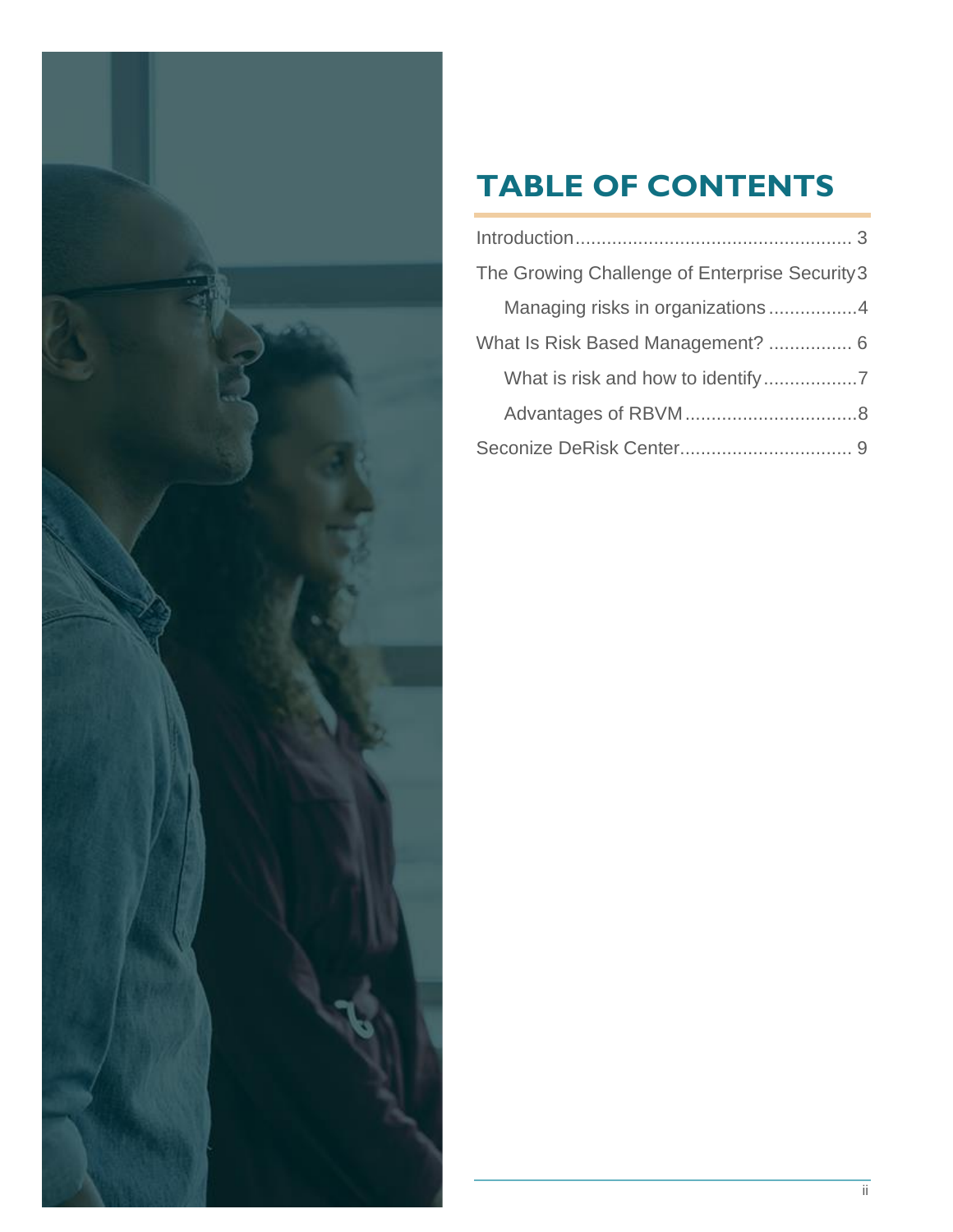# <span id="page-2-0"></span>**INTRODUCTION**

There is common saying

#### **"Things which matter most must never be at the mercy of things which matter least."**

This applies very much to IT risk management and cyber security.

Most CISO, CIO heads we meet, express a common problem which is how to overcome the increasing number of cyber security issues with available resources and time.

If you look deep, we notice a common pattern that organizations are focused on addressing quantity of issues vs severity of the issues that of higher risk to their assets as well as business survival.

## *2 of 5 of company's shutdown due to Cyber Security breaches*

With organizations constrained in terms of time and money they can invest in cybersecurity, the top 3 questions that should be asked is,

- 1. How to ensure the focus is on addressing the risk vs compliance only?
- 2. How to know the security posture at near real-time vs monthly or quarterly?
- 3. How to be preventive and take offensive approach cyber security threats vs fixing issues and being defensive?

This article is written to address these questions and explains why organization must go beyond addressing vulnerabilities and start managing risks.

# <span id="page-2-1"></span>**The Growing Challenge of Enterprise Security**

First lets us understand the situation in detail. The various studies from industry bodies as well as research data reveals that, there has been a sharp increase in threats in terms of opening new fronts for attack over the last few years.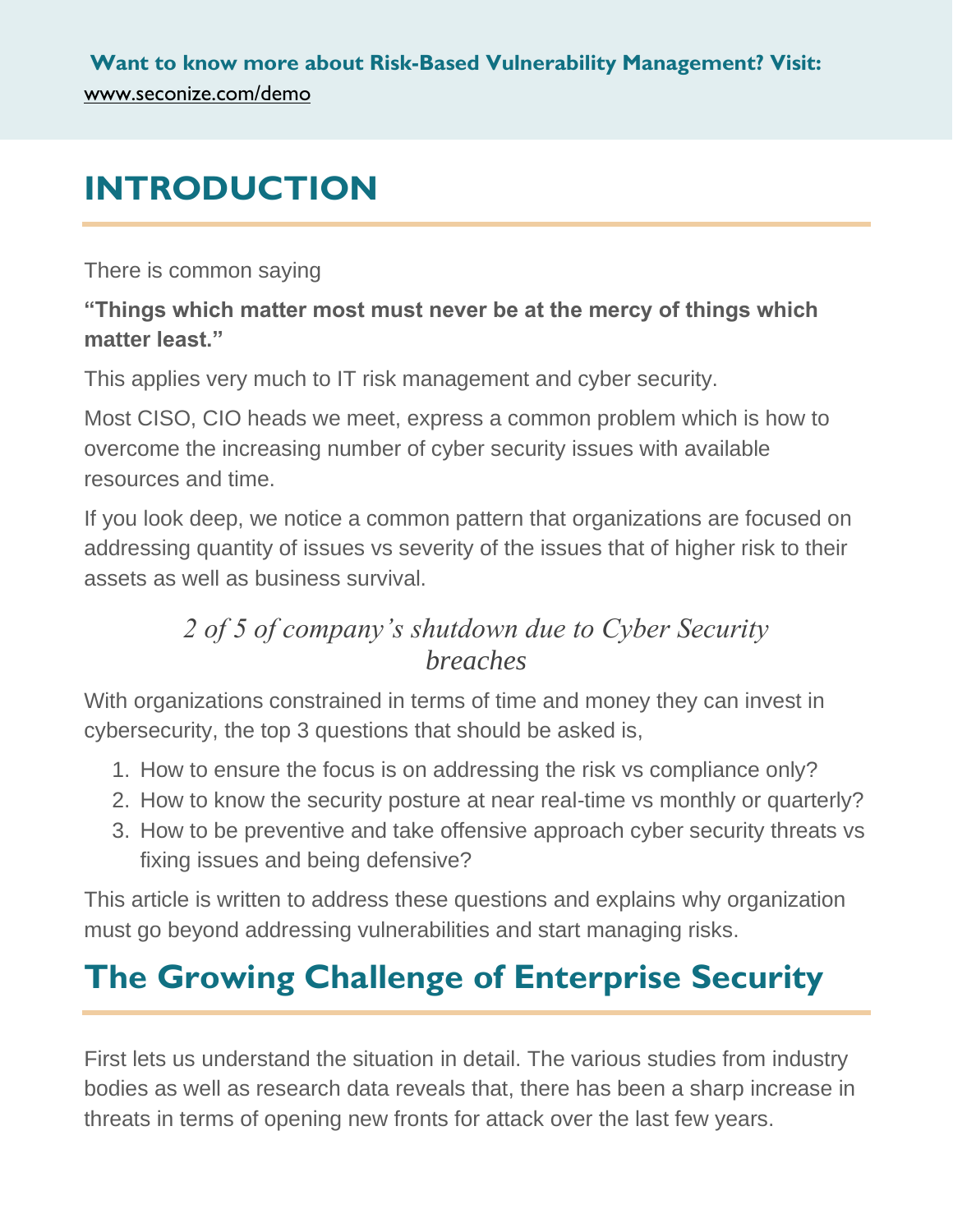With the COVID, this has only increased further as organization are increasingly depended on remote working! While the world is focused on the health and economic threats, cybercriminals around the world undoubtedly are capitalizing on this crisis.

Today 85% of the Enterprise assets are in Digital format but the enterprise security is going through the biggest challenge in managing the increased cyberattacks.

It is not just the big companies, even the SMB's are facing increased threat.

Just to give some facts,

- 1. \$600 B is lost to cyber-attacks annually world-wide
- 2. \$4 M is the average cost of every security breach
- 3. 99% of Vulnerabilities exploited will be ones already known
- 4. 43% of Cyber-attacks are aimed at small businesses and 60% businesses close after they are attacked

### *WHO reports fivefold increase in cyber-attacks, urges vigilance*

To address these companies are trying to invest more into resources and technology.

Unfortunately, when it comes to skilled work force availability in Cyber security industry, there is shortage of 1.5 million!

## <span id="page-3-0"></span>**Managing risks in organizations**

If we look at how businesses are responding to these increase threats, we are seeing 2 common practices are adopted.

- 1. Performing Vulnerability Assessments
- 2. Complying with industry standards

The companies have been adding more technology and tools to follow these practices diligently, but it is time to ask some questions on this with regard today's cyber security threats and sophisticated attacks.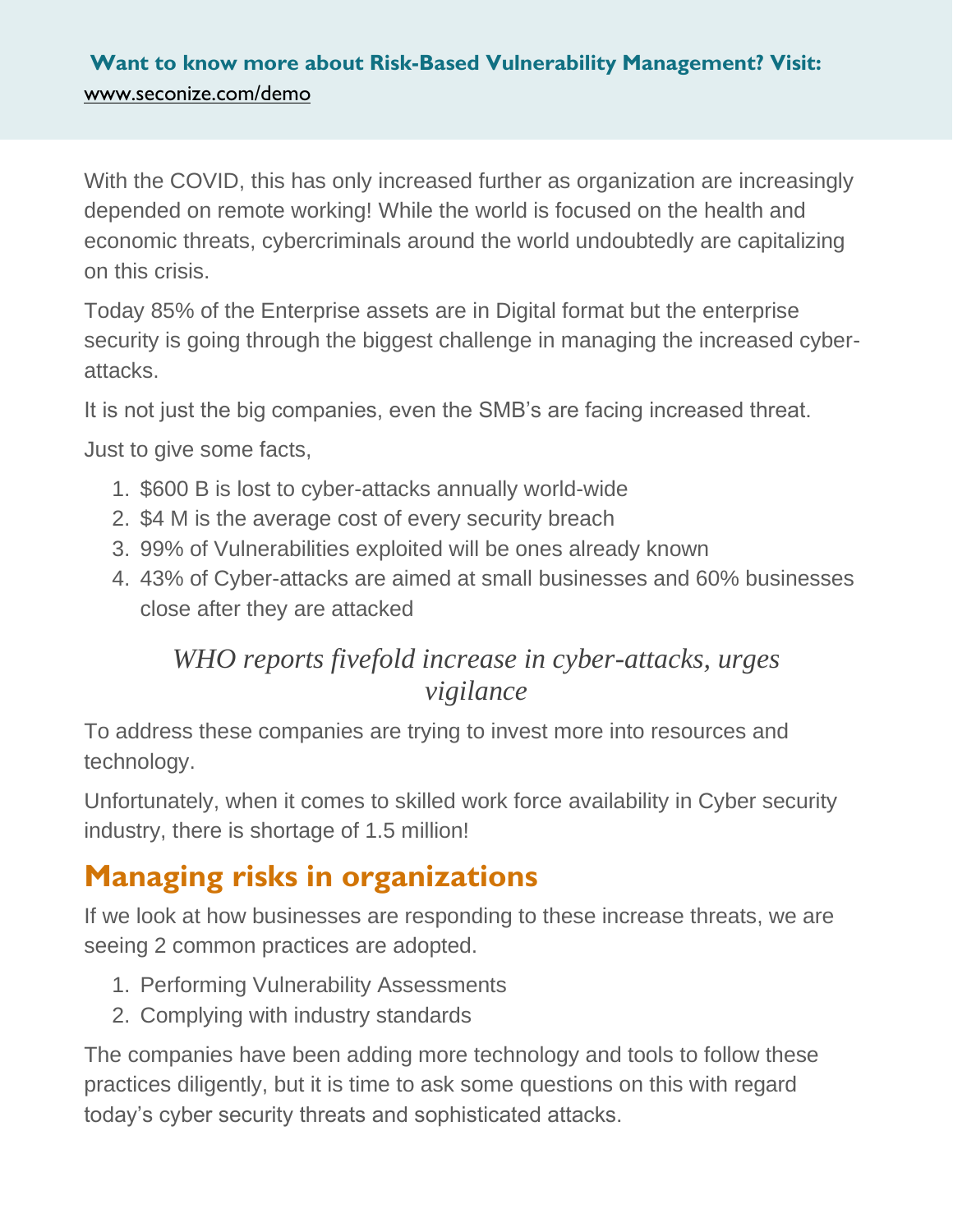- 1. Are the VA & Compliance practices future proof organizations from increased risks?
- 2. With constrained budgets and resources, can companies achieve increased security posture?

Let us explore in detail, why there is need to adopt to new approach?

| <b>Category</b>    | <b>Compliance</b>                                                                                                                          | <b>VA</b>                                                                                                                                                                                                                                                                                                 |
|--------------------|--------------------------------------------------------------------------------------------------------------------------------------------|-----------------------------------------------------------------------------------------------------------------------------------------------------------------------------------------------------------------------------------------------------------------------------------------------------------|
| Method             | <b>Manual Audits</b>                                                                                                                       | <b>Tool Based</b>                                                                                                                                                                                                                                                                                         |
| What it<br>covers? | <b>Basic Compliance of</b><br>standard like ISO<br>27001:2013, NIST-CSF                                                                    | identifies vulnerabilities in<br>assets by looking up<br>popular vulnerability<br>databases, like NVD<br>(National Vulnerability<br>Database) & From<br><b>Misconfigurations</b>                                                                                                                          |
| Limitations        | <b>Provides Only Basic Cyber</b><br>hygiene<br>Requires more time<br>Increase labor requirement<br>Doesn't cover severity of<br>any issues | Severity of the issues are<br>based<br>on CVSS (Common<br><b>Vulnerability Scoring</b><br>System), does not take<br>the organization context<br>into account.<br>Reports not easy to<br>correlate and normalize<br>for different assets<br>Too many issues<br>identified makes difficult<br>to prioritize |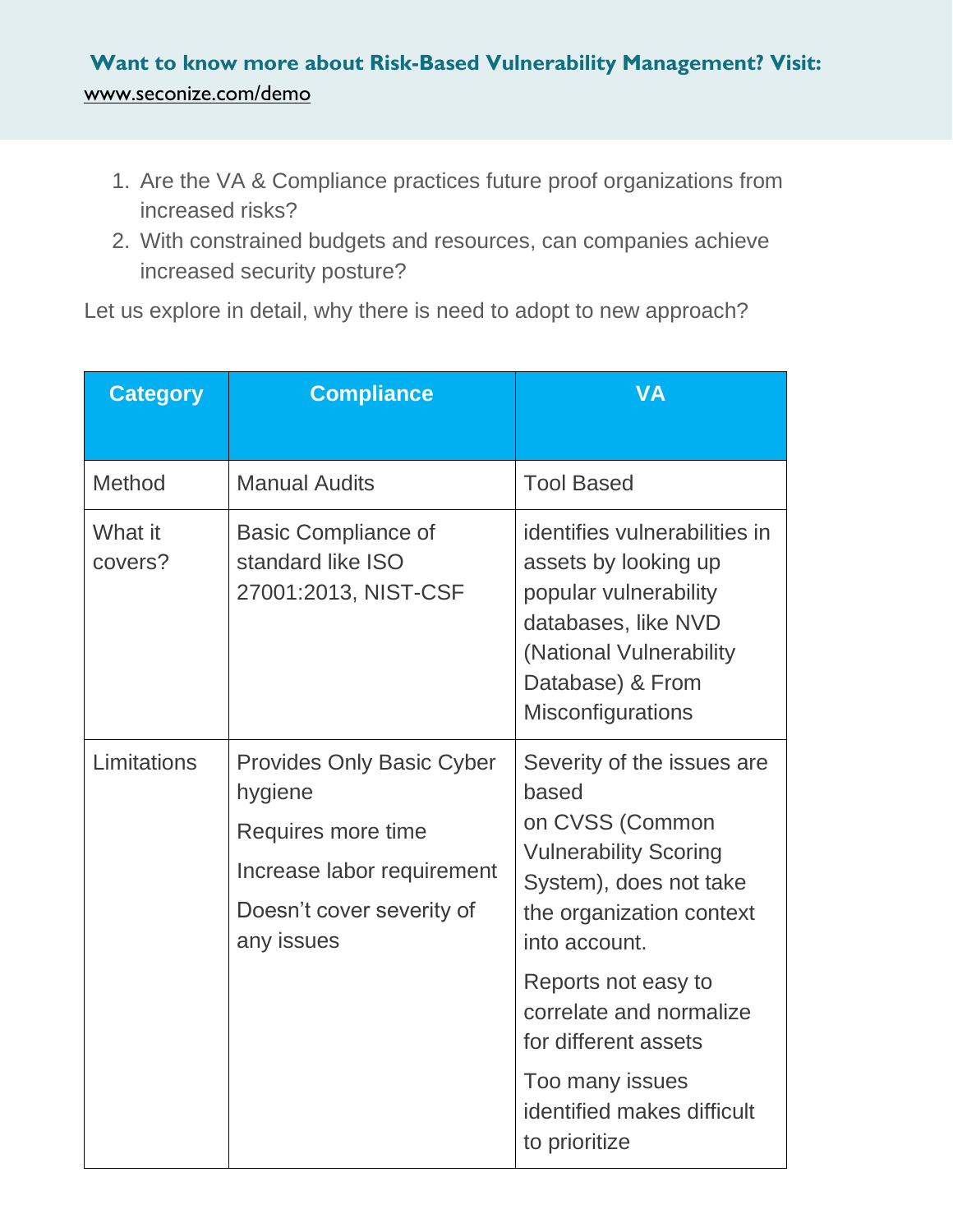| Protection<br>against<br>cyber threats | Not sufficient |            |
|----------------------------------------|----------------|------------|
| <b>Risk Based</b><br>Management        | <b>Nil</b>     | <b>Nil</b> |
| Security<br>Posture                    | Low            |            |

## *Above all with the above methods, the 99% of the vulnerabilities exploited are already known!*

Based on this finding, two reasons can be attributed to any/most incidents:

- 1. The organization did not know they had the issue.
- 2. The organization did know they had the issue, but it got buried under tons of other issues!

So, the question is what alternative exists? This is where the issue of Risk and priority is important to consider.

Instead of being in blind spot and defensive, the top companies adopting to Risk Based Vulnerability Management

# <span id="page-5-0"></span>**What Is Risk Based Management?**

Though cybersecurity is significant threat, investing into cybersecurity is an overhead to companies. So, it is natural, organizations are constrained in terms of time and money they can invest in cybersecurity.

Added to this, when the number of issues that are getting identified continues to increase, a new approach is required that is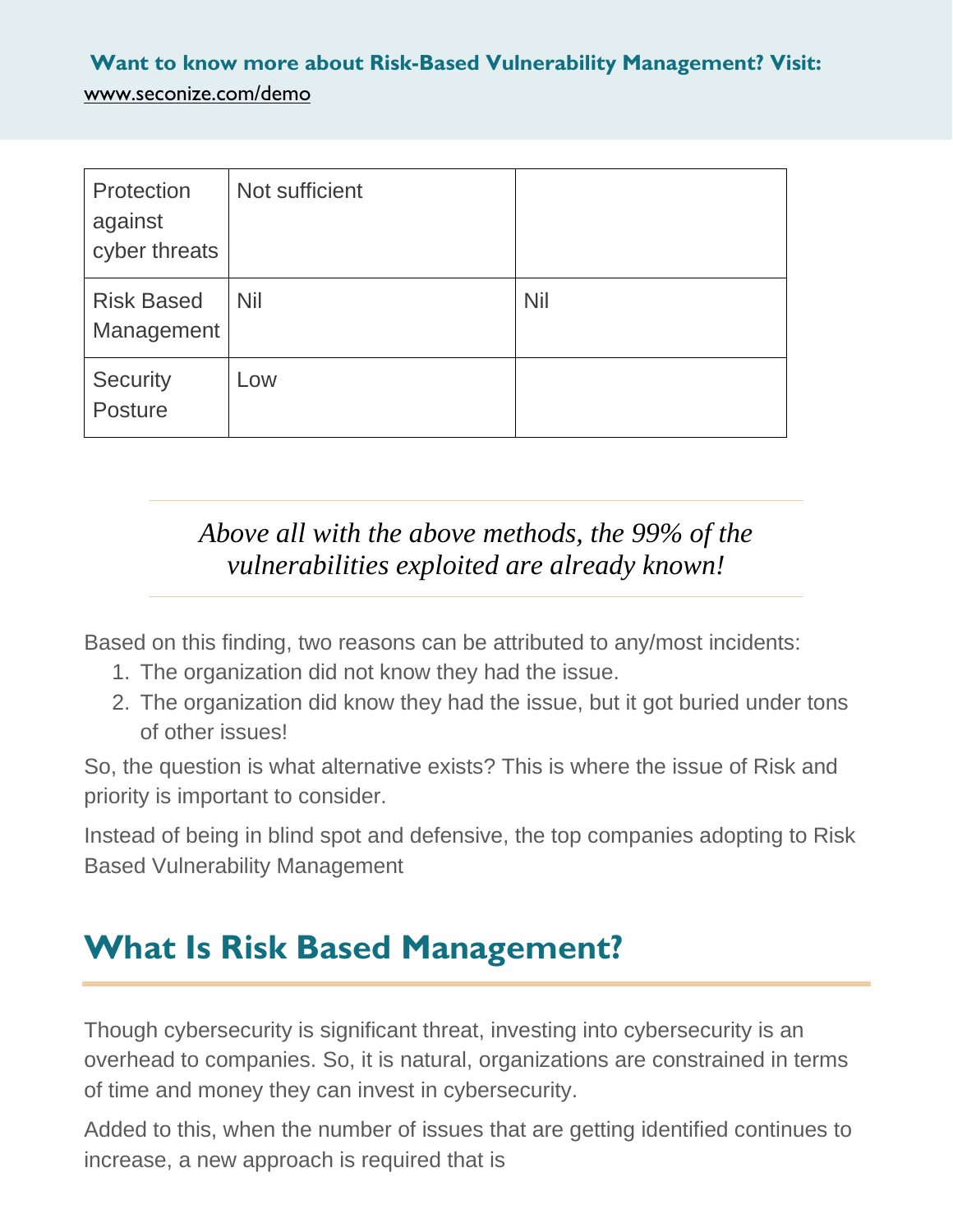- 1. Impact based vs checklist driven
- 2. Near real-time vs point in time
- 3. Automated vs Manual
- 4. Easy to interpret and unified to business goals vs technical in nature

All the above can achieved if company's starts focusing on *managing risk.*

## *Did you know?*

*Research has shown that organizations suffer 80% less breaches by adopting a Risk Based Vulnerability Management model. - Gartner*

## <span id="page-6-0"></span>**What is risk and how to identify**

The potential for loss, damage, or destruction of an asset as a result of a threat exploiting a vulnerability.

Risk is the intersection of assets, threats, and vulnerabilities.

*Risk is not the enemy – too much of it is. But very importantly, so is too little of it. Between recklessness and complacency, there is a Goldilocks Zone of risk – not too much, not too little – just right.*

*Rohit Ghai - President, RSA*

Identification of risk involves a 5-step process that starts with Identifying vulnerabilities across the organization, model the risk for the identified weakness,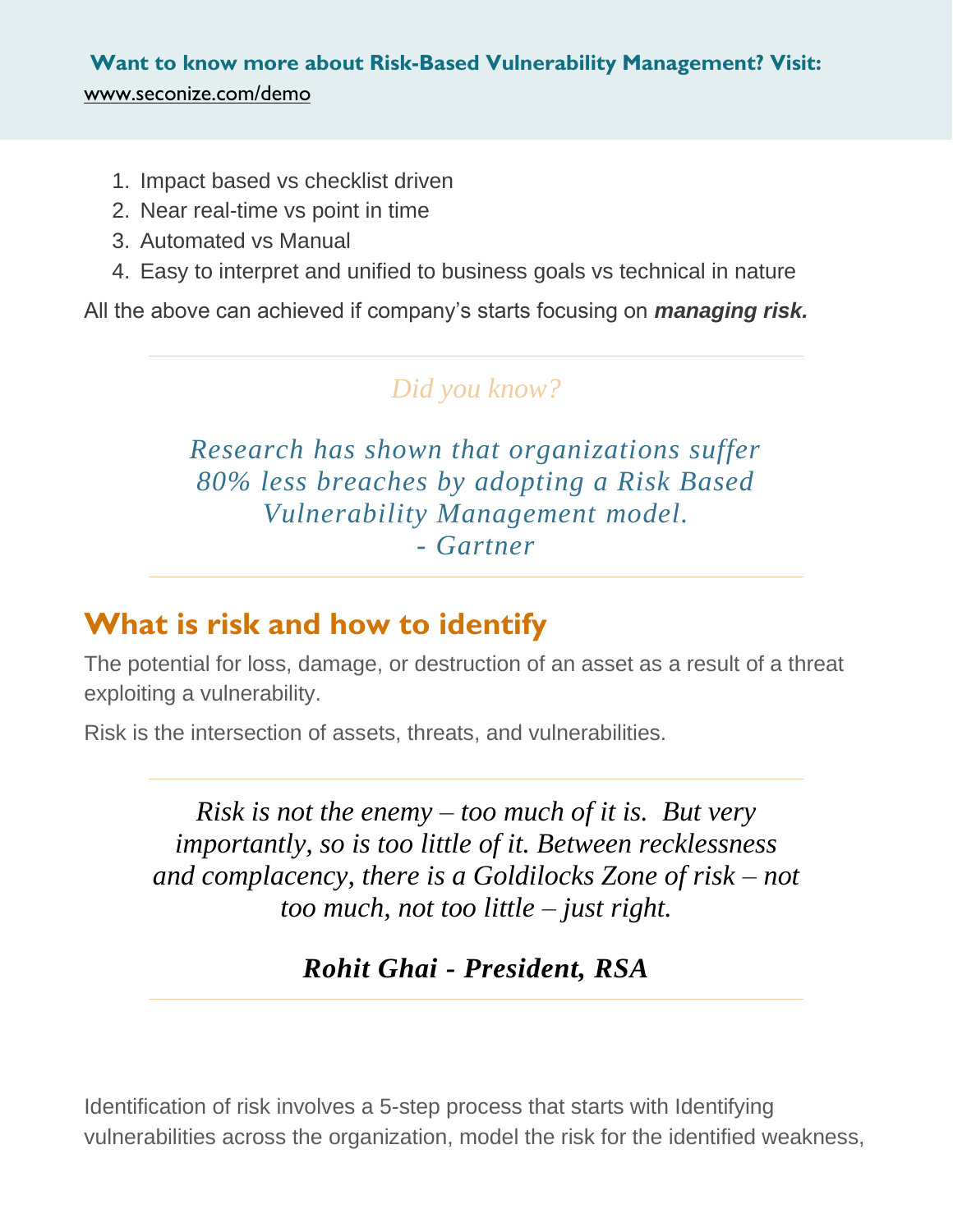prioritize them, and start remediating the top risks – thereby given the same time and effort, the organizations is de-risking themselves optimally



## <span id="page-7-0"></span>**Advantages of RBVM**

The advantages of risk-based vulnerability management is,

- 1. Automated and Continuous enterprise IT risk assessment product which
- 2. Evaluates the business risk for an organization vs just issues
- 3. It's automated and data driven approach enables easier to prioritize
- 4. Organization achieves an acceptable risk level and increase security posture
- 5. Near real-time holistic view vs point in time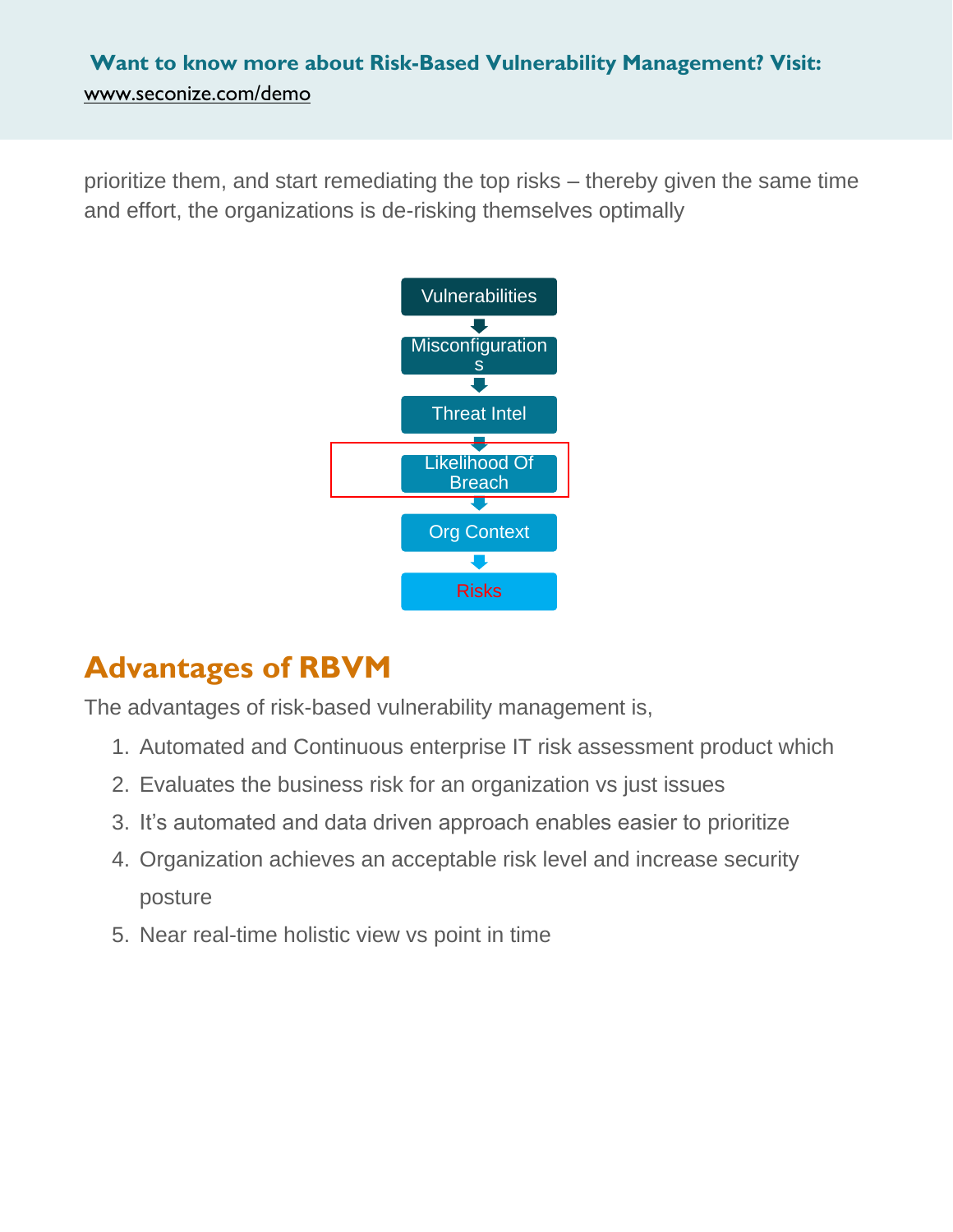# <span id="page-8-0"></span>**Seconize DeRisk Center**

Seconize is a pioneer is RVBM. With the DeRisk Center product we are helping organizations to increase their security posture across all types of asset classes.

- 1. [DeRisk Center](http://www.seconize.co/) follows a Risk Based Vulnerability Management model.
- 2. Identifies asset's inherent weaknesses by performing a combination of VA, Misconfiguration checks and PT (Penetration Testing). This is the inside out view.
- 3. Using *[Threat Intelligence](https://en.wikipedia.org/wiki/Cyber_threat_intelligence)* identifies the threats from the outside, outside-in view.
- 4. Computes likelihood of a breach for each identified weakness.
- 5. Further, models the risk objects and scores them.
- 6. Builds a prioritized risk register and suggests remediations.

To explore on how to successfully manage cyber risks,

To learn more about how Seconize can help your organization in achieving cyber security goals, visit [http://www.seconize.co](http://www.seconize.co/) or book a demo call at www.seconize.co/demo